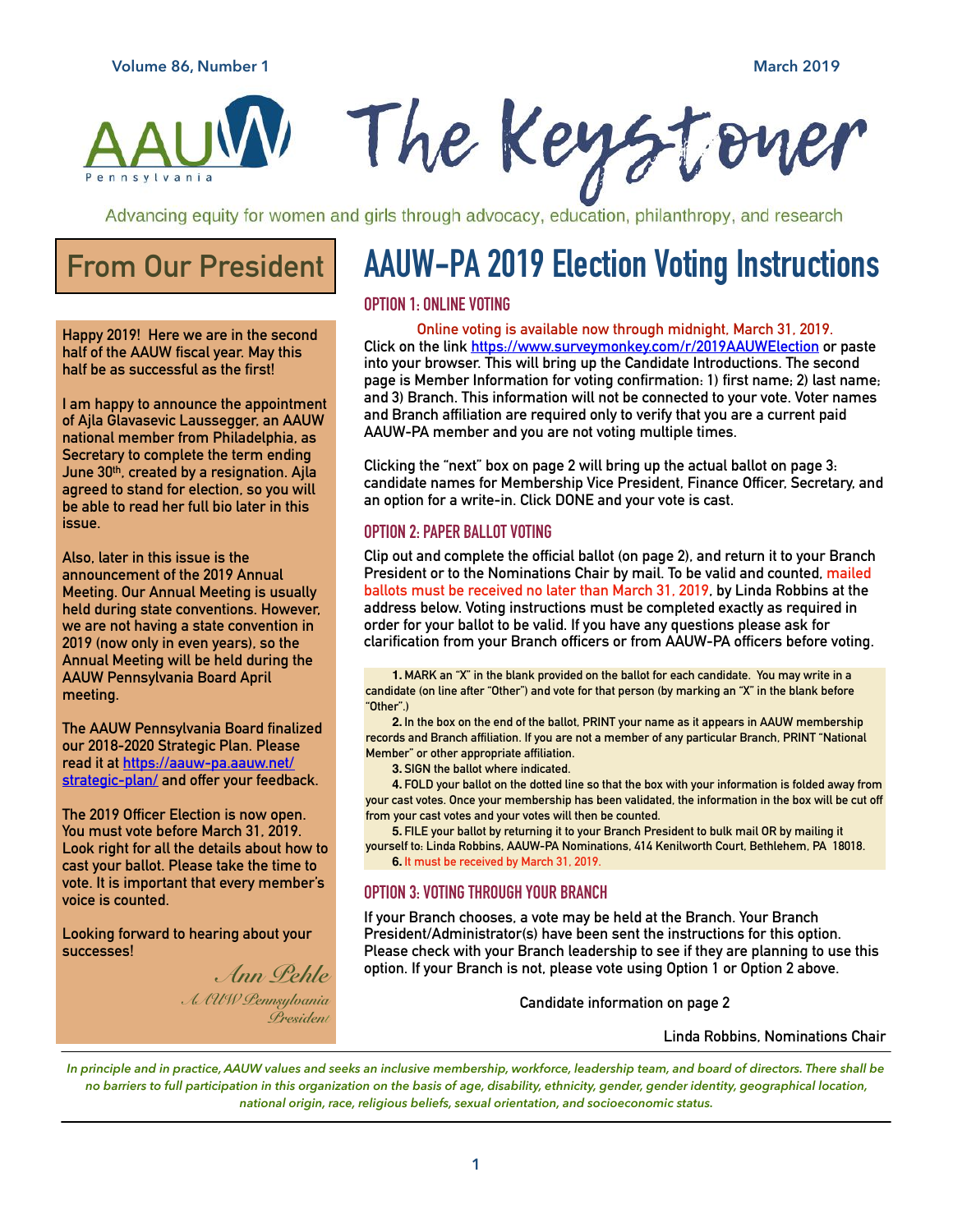## **Nominations and Elections Committee Report**

## **2019 Candidates for Election at Annual Business Meeting**

## **FINANCE OFFICER: MARY JO BUCKWALTER**

**Currently serving first term as AAUW Pennsylvania Finance Officer. Agreed to serve another term.** 

**Mary Jo Buckwalter, of the Doylestown Branch, is the current Finance Officer. She is an active member and has attended regional, state and National meetings and conventions.** 

### **MEMBERSHIP VICE PRESIDENT: LINDA TOZIER**

**Appointed in June 2017 to fill the remainder of Linkey Green's term. Agreed to serve another term.** 

**Linda Tozier, of the North Hills Pittsburgh Branch, is a candidate for the office of Membership Vice President for AAUW-PA 2019-2021. She has held numerous positions at the National level continuously since 1999; currently as co-chair of Membership Committee. For AAUW Pennsylvania, Linda is currently serving to fill a vacancy as Membership Vice President. Previous positions include; AAUW-PA President, District Coordinator West, Younger Member Chair, Membership Vice President, District 3 Coordinator, District 4 Coordinator and member of Cultural Action Task Force. She brings 10 years of MVP experience to the board. Linda joined AAUW in 1978 and has attended every state convention since 1983 and twelve AAUW national conventions. She became a paid life member in 1985 and is currently the face of AAUW's "In it for Life" campaign promoting life memberships. When asked the most significant AAUW work in which you participated, she replied: "As a member of the AAUW Membership Committee, I was one of five contributors who created the Shape the Future membership campaign in 2000." Linda holds both a BS and MS in Education from Bucknell University, with an emphasis on Early Childhood Education.** 

### **SECRETARY: AJLA GLAVASEVIC LAUSSEGGER**

**Appointed in November 2018 to fill the remainder of Joanne Borgesi's term. Agreed to serve another term.** 

**Ajla Glavasevic Laussegger, a National Member, is a candidate for the office of Secretary. Ajla is a newcomer to AAUW and has made an effort to be immediately involved and impactful in her membership. She is currently serving as interim Secretary, fulfilling the role and duties of the office until the upcoming vote.** 

**Ajla earned her BS in Business Administration with a concentration in Finance from the University at Buffalo and her Juris Doctor from the University of Cincinnati College of Law. Concurrent with her service in AAUW, Ajla is an in-house attorney in the Philadelphia area. While her current role is based in regulatory, environmental, compliance and ethics, and contract work, as well as litigation, Ajla has experience and a passion for gender equality and anti-discrimination efforts. As such, Ajla will be involved in Public Policy initiatives as a way to provide a meaningful contribution to AAUW and is excited for the opportunity to work with such an amazing group of women aligned in their mission and goals.** 

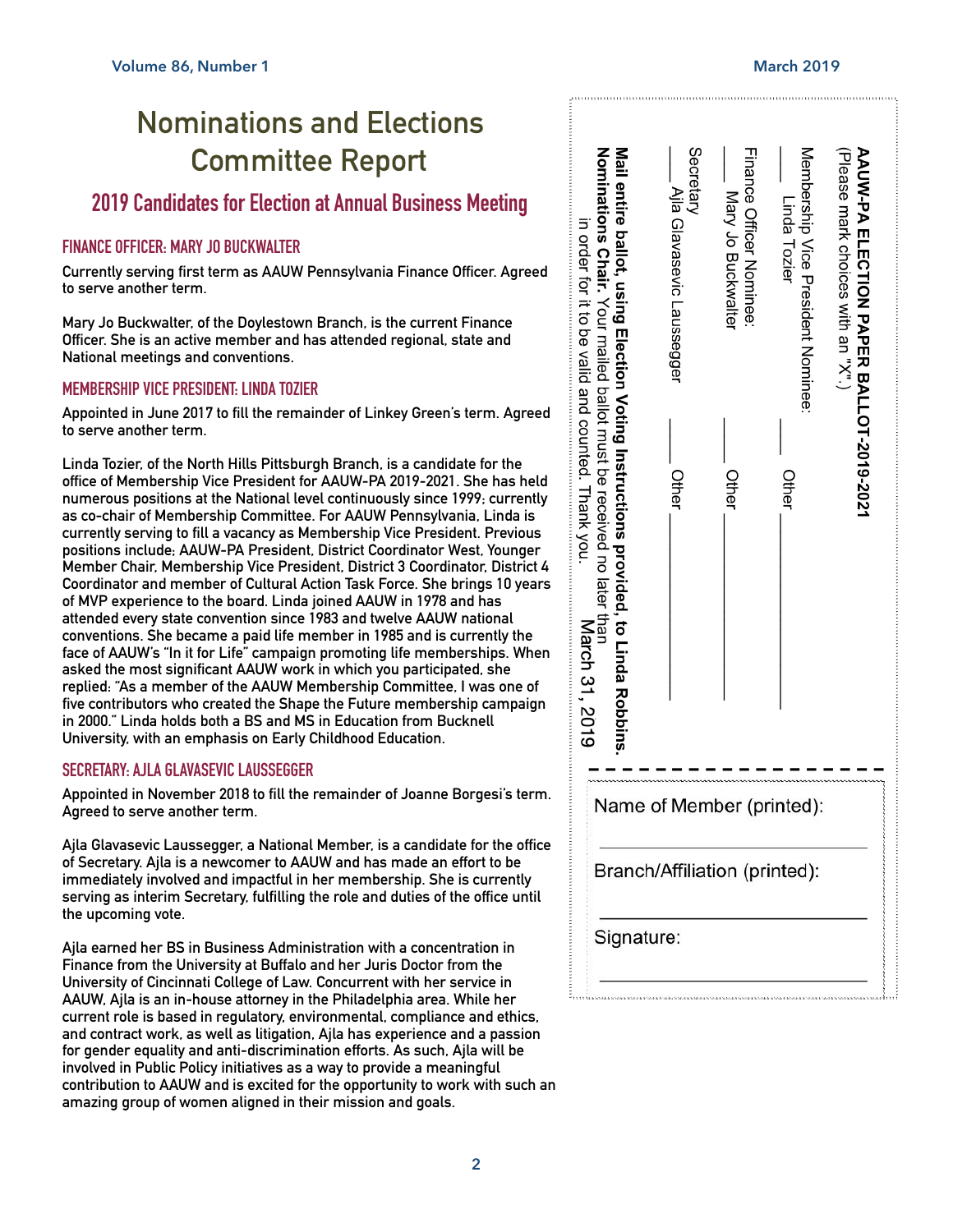## **Pay Equity**

**AAUW-PA's goal is to pass pay equity legislation in Pennsylvania by December 31, 2020. How we will do it? It all starts with you.** 

**In an AAUW analysis of current [state](https://www.aauw.org/resource/state-equal-pay-laws/) equal pay laws, Pennsylvania's law is considered weak, primarily because it does not cover all employees. We have our work cut out for us.** 

**We will have two opportunities for you to talk to your legislators about equal pay. Because the Pennsylvania legislature will not be in Harrisburg on April 2 (Equal Pay Day) this year, we are asking you to visit them in their home offices to talk about pay equity and gain their support for pay equity legislation. Then on April 9, come to Harrisburg for our annual Equal Pay Rally in the rotunda of the Capitol and visit your legislator in his or her Capitol office. AAUW-PA will provide all the materials you need to have a successful visit. We will also offer training by teleconference on how to lobby in March. Details will be available from your Branch Public Policy Chair or your Branch President.** 

**On the federal level, the Paycheck Fairness Act of 2019 was introduced on January 28 in both the House and Senate. The Paycheck Fairness Act is sponsored by Rep. Rosa DeLauro (D-CT) and Sen. Patty Murray (D-WA). The bill is bipartisan in the House of Representatives and co-sponsored by every Democrat in both the House and Senate. It would:** 

- **• Prohibit employers from using salary history,**
- **• Protect against retaliation for discussing pay with colleagues,**
- **• Ensure equal pay for equal work,**
- **• Equalize discrimination claims based on gender, race, and ethnicity, and**
- **• Support employers and employees to achieve fair pay practices.**

**Barbara Price, Public Policy Co-Chair [aauwpapp1@gmail.com](mailto:aauwpapp1@gmail.com)**

## **Draw the Lines**



**The event guide for Draw the Lines is published! <https://aauw-pa.aauw.net/draw-the-lines/>**

**Holding a Draw the Lines community event—NOT branch meeting--is a terrific vehicle for your branch to introduce AAUW to a broad audience in your community. Work alone or in coalition with Fair Districts PA (FDPA) or other organizations.** 

**Grants up to \$500 are available from AAUW-PA. Indiana County held an event last October. Erie has an event on April 27 and North Hills Pittsburgh on either May 13, 14, or 15.** 

## **Volume 86, Number 1 March 2019 STATEWIDE EDUCATION COMMITTEE LEARNS ABOUT PA SCHOOLS WORK**

**On December 11th, the PA AAUW Education Committee learned about PA Schools Work. This coalition has one mission – to secure equitable and adequate funding for Pennsylvania's public schools. Members come from a variety of groups involved in funding battles, including but not limited to, the teachers' unions, the principals' association and the Pennsylvania School Boards Association. The coalition seeks to involve all stakeholders in their mission including parents, communities, and businesses.** 

**PA Schools Work held its first summit on November 17th at eight different locations throughout the state. Each venue was linked virtually, so all attendees could receive the same information. Ann Pehle attended the Mechanicsburg summit, and other AAUW Education Committee members attended in King-of-Prussia and Altoona.** 

**Attendees learned that local PA taxpayers foot the bill for 55% of all public school costs, and 90% of the costs of career and technical education. Pennsylvania ranks 46th in the nation in terms of providing state funding for public education.** 

**This funding situation has serious implications. As school costs rise and state funding remains stable or shrinks, onethird of Pennsylvania school districts see their financial condition worsening, and are finding it increasingly difficult to fund technical education for students interested in those high demand careers, and to serve special education students, who need an extra boost to be self-sufficient adults.** 

**To rectify this situation, PA Schools Work is asking for \$3 billion more for public education funding in the 2019-2020 state budget. If Governor Wolfe agrees, PA Schools Work will then lobby the General Assembly to pass this budget.** 

**A more equitable school funding plan will enable Pennsylvanians to reap many collective benefits. High quality schools, supported through equitable school funding, enable children to serve as the skilled workers and wise leaders our society needs. Good schools attract families and businesses and bring positive interaction to their communities through activities such as athletics, theater, and other community oriented events.** 

**The Pennsylvania AAUW Board voted to join the PA Schools Work coalition at its January meeting. Here's what you can do to learn more about Schools Work:** 

- **• Register at [PA Schools Work](http://paschoolswork.org/) to receive their information directly.**
- **• Look at the [Advocacy in a Box](https://aauw-pa.aauw.net/education-funding-advocacy-in-a-box/) on the State AAUW webpage and provide feedback.**
- **• Look for future articles in this newsletter.**

**Susan Rimby, Harrisburg Branch & Education Liaison**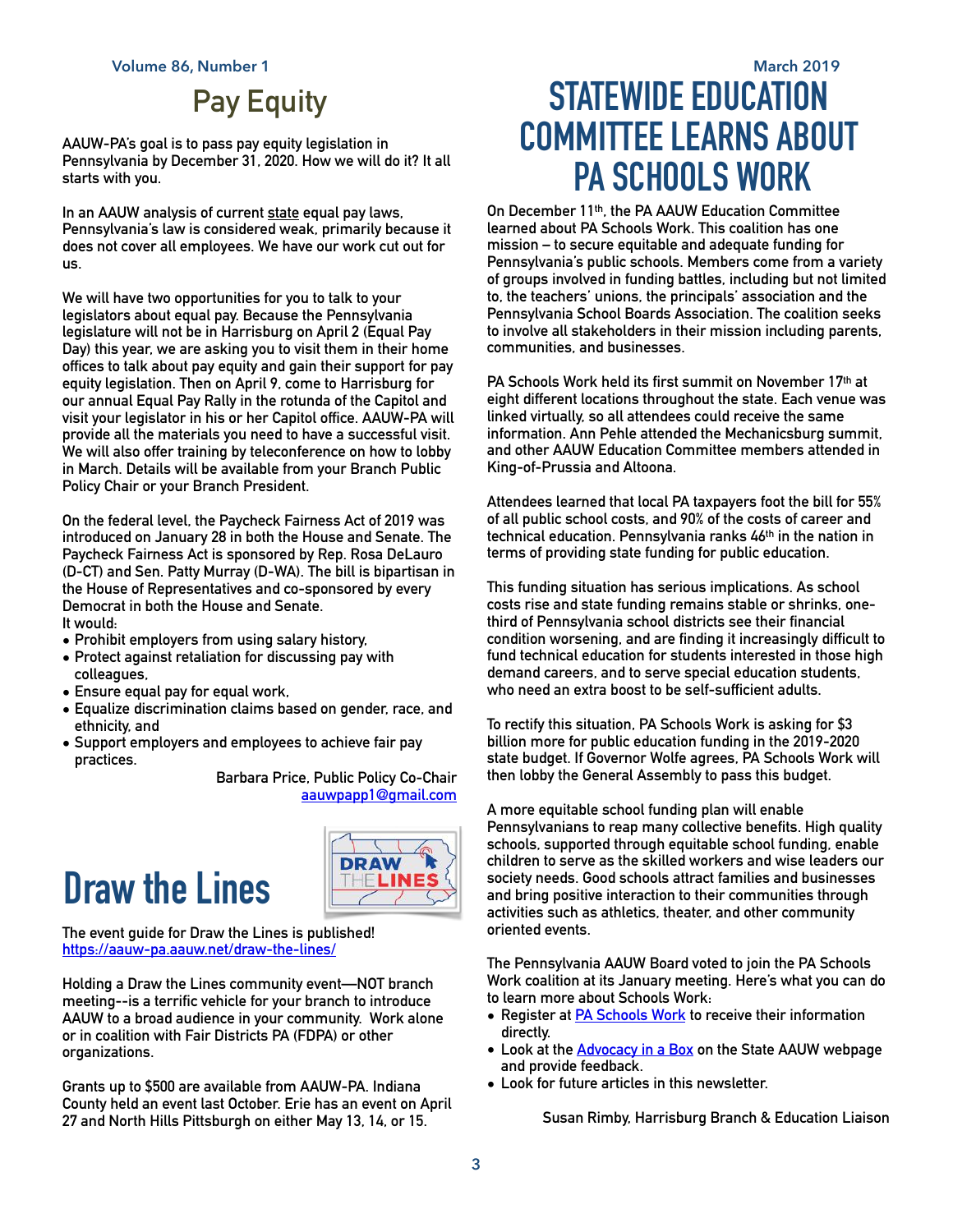## **Mark Your Calendars!**

**The 2019 Annual Business meeting will be held Saturday, April 6, 2019 from 1:30pm to 2:00pm at the Red Lion Hotel Harrisburg Hershey, 4751 Lindle Road, Harrisburg, PA 17111. The agenda includes a President's report and officer election results. No bylaw changes or resolutions will be addressed in odd years. All members are welcome to attend.** 

**2019 is the first year when there isn't both a State Conference and Summer Retreat. We moved to an alternating schedule -- State Conventions in even and Summer Retreats in odd. Mark your calendar so you don't miss them.**

## **2019 Summer Retreat**

**Saturday, July 27 10:00am to 3:00pm \$25 per person Best Western Plus Country Cupboard Inn Lewisburg, PA** 

**It's All About the Mission Explore how members and branches are supporting the AAUW strategic plan** 

**All members welcome! Watch for registration information.** 

## **State Convention April 24-26, 2020 The Central Hotel and Conference Center Harrisburg**

*Purple Sashes and Persistent Women Celebrating 100 Years of Suffrage* 

**The Keynote speaker will be Elaine Weiss, author of The Women's Hour.** 

| <b>Future Meetings</b>                      |                                            |
|---------------------------------------------|--------------------------------------------|
| April 5-6, 2019                             | <b>Board Meeting</b>                       |
| July 26-27, 2019                            | <b>Board Meeting</b>                       |
| <b>July 27, 2019</b><br>10:00 am to 4:00 pm | <b>SUMMER RETREAT</b><br>Lewisburg         |
| October 26, 2019                            | Board Meeting                              |
| January 2020                                | <b>Board Meeting</b>                       |
| April 24, 2020                              | <b>Board Meeting</b>                       |
| April 24-26, 2020                           | <b>STATE CONFERENCE</b><br>Harrisburg Area |

## **Seeking a Convention Registrar**

**The 2020 State Convention Registrar is the perfect position to show off your organizational skills. The Registrar is responsible for creating the Convention registration form, gathering all the registrations for the convention, confirming registrations, answering questions regarding the convention, making name tags and registration packets for attendees, organizing the registration desk check-in at the hotel, sending checks to the Treasurer, and working with the Conference Coordinator. You will need access to a computer, email, some knowledge of Microsoft WORD, Excel, and SurveyMonkey (or willing to learn). Contact Ann Pehle [\(aauwpa.president@gmail.com](mailto:aauwpa.president@gmail.com)) to volunteer or ask for more information.** 

## **Central District Meetings**

**The Central District is holding two meetings this year: one in State College and one in Enola, in an effort to make it more convenient for members to attend. You are welcome to attend either meeting.** 



**The topic for both meetings is "Building a movement to support and defend public education in PA." Our speaker is Susan Spicka, Executive Director of Education Voters of Pennsylvania. She is also Vice President of the Shippensburg school board and was an English teacher in the public school system. We will also have a slide presentation of Central District branch activities, lunch, and time to talk about branch activities and projects. Hope to see you there!** 

**Sue Johnston, Central District Coordinator [aauwpacentral@gmail.com](mailto:aauwpacentral@gmail.com)**

#### **WINE GLASSES**

**Wine glasses are still available for use as gifts for outgoing officers and award winners.** 

> **Contact Linda Robbins for delivery/shipping.**

**[aauwpaarchives@gmail.com](mailto:aauwpaarchives@gmail.com)**

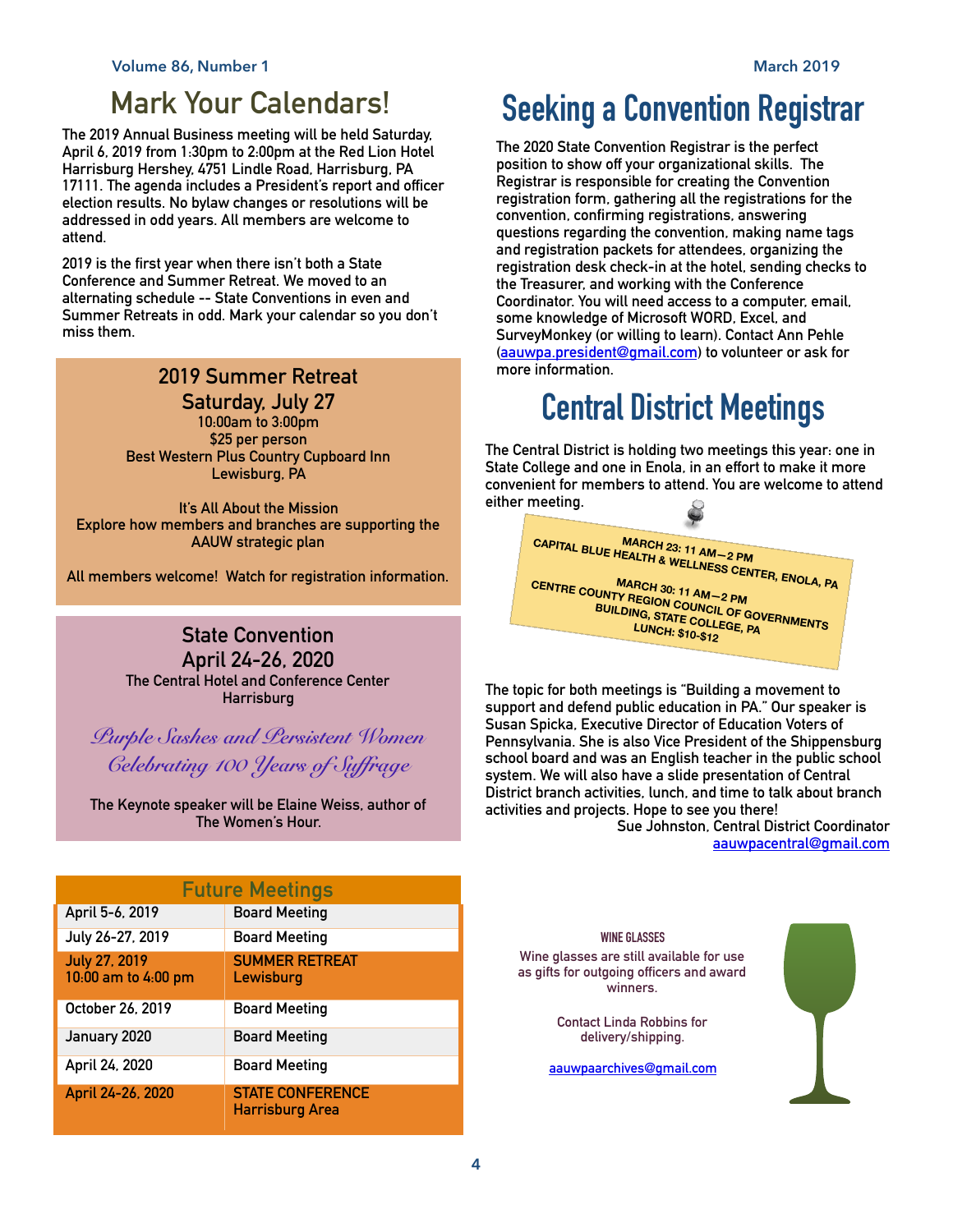**Volume 86, Number 1 March 2019**



**AAUW Carlisle, along with the YWCA Carlisle, Cumberland Valley Rising, and the Carlisle Youth Council, organized and sponsored a Women's Rally on January 19, on the Carlisle Square. The Rally, a sister event to the rally in Washington, DC, highlighted the ongoing struggle for equality and justice in our local community. Attendance was between 300-400 despite the threat of a winter storm that afternoon. (Thanks to Nancy Sigrist)**







**AAUW Murraysville hosted French historian and geographer Julien Icher for a discussion of his work as Founder and Executive Director of [The Lafayette Trail.](http://www.thelafayettetrail.com/) Icher is retracing the 1824-25 route of the Marquis de Lafayette including 30 stops in Western Pennsylvania. Among those stops was Friendship Hill, the home of Albert Gallatin, which is now a National Historic Site. (Thanks to Susan Greenberg)**

**AAUW Johnstown celebrated its 95th birthday with a Christmas luncheon at Sunnehanna Country Club on December 8. The mayor of Johnstown designated October as Johnstown AAUW month in recognition of its many services to the community including its especially notable used Book Sale in June. (Thanks to Deanna Haddle)** 

**AAUW Lower Bucks featured AAUW Fellowship Grant awardee Lindsey Tepfir, who is studying cognitive neuroscience at Temple University. Branch members were fascinated with Lindsey's research and could see how AAUW monies are being used. (Thanks to Barbara Price)**







**AAUW Reading is partnering with the Albright College student chapter of N.O.W. to host LUNAFEST®, a unique inspirational film festival featuring short films by, for, and about women. The festival will be held Saturday, March 30 at Albright College with community festivities beginning with a reception at 6:00 pm and film screening at 7:00 pm. There will be discussion following the films. Tickets are \$25 and available until March 28 through local AAUW members. (Thanks to Carol Toomey)**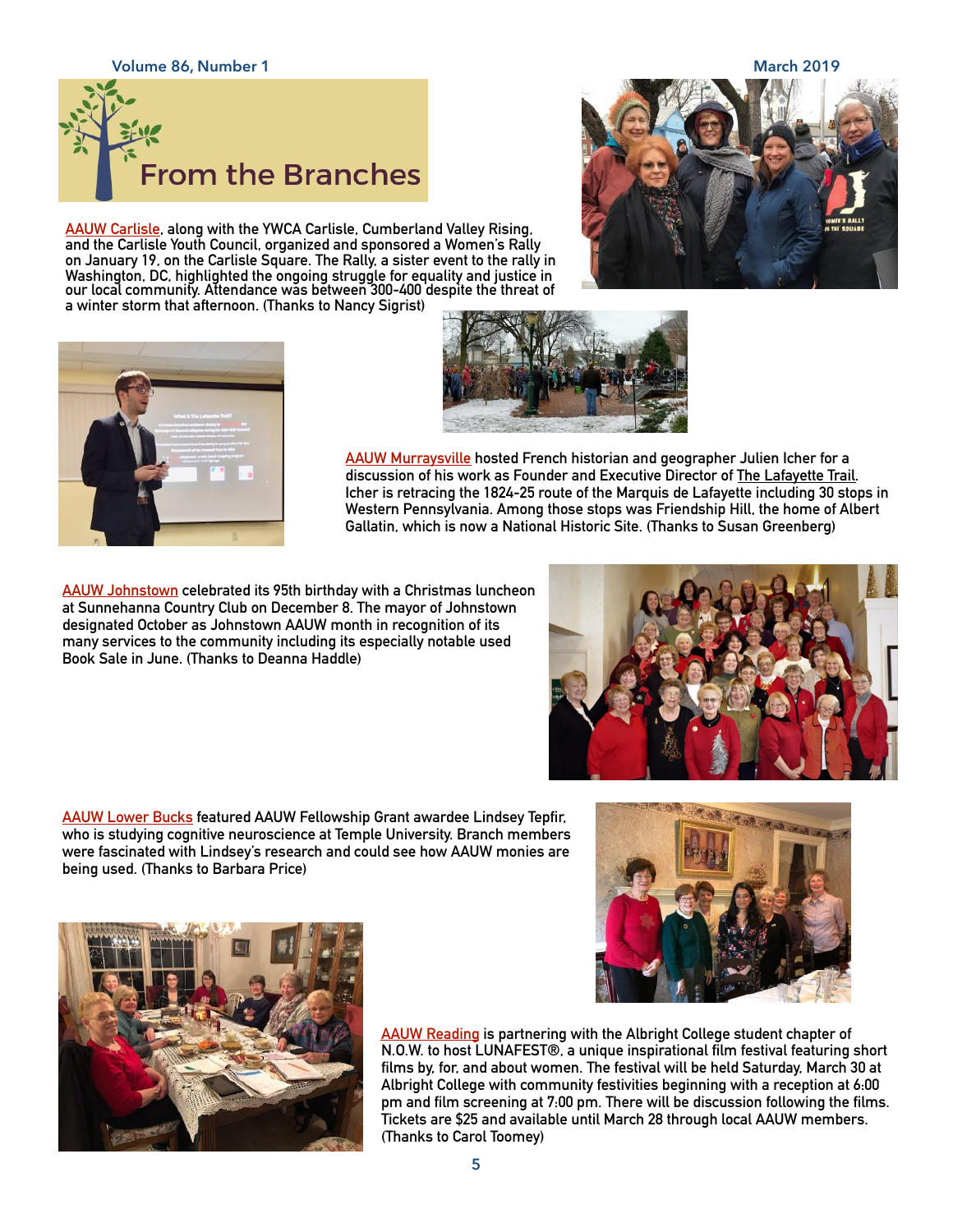

## **Understanding the differences among College/University membership categories**

**College/University (C/U) Member—A college or university joins AAUW as an institutional member to promote equity at all levels of the organization. C/U members may take advantage of leadership and diversity programs for their students, faculty, and staff; collaborate with branches/ affiliates on community programs; receive national visibility; and benefit from AAUW's powerful network. See [AAUW College University Partners.](https://www.aauw.org/membership/college-university-partner/)** 

**College/University (C/U) Representative—An employee who is appointed by a College/University Member to receive AAUW correspondence and publicize AAUW on campus. Each campus may appoint two. These representatives receive a national membership each year they serve.** 

**College/University (C/U) Liaison, State and Branch—A liaison appointed by AAUW-PA or a branch to work with a college or university to build programs and other ties of mutual interest and/or to encourage a non-participating college or university to become a C/U Member. The liaison can be particularly effective in communicating information about local activities and the National Conference for College Women Student Leaders (NCCWSL).** 

**For more information please go to the AAUW-PA Website <https://aauw-pa.aauw.net/> and the College/University/ Students tab.** 

> **Peggy Schmiedecke, College/University Liaison [aauwpacu@gmail.com](mailto:aauwpacu@gmail.com)**



**La Roche College AAUW SO Service Project. Repurposed Thrift - Proceeds benefit [Living](http://www.livinginliberty.org/)  [in Liberty,](http://www.livinginliberty.org/) a group that facilitates the restoration of dignity and freedom to women and children who are victims of human trafficking.**

## **Have you read the year-end Outlook Magazine?**

**If you have, then you saw this photo:** 

**<https://www.aauw.org/who-we-are/outlookmag/>**

**That is Barbara Price, AAUW Pennsylvania Public Policy Co-Chair shaking Governor Wolf's hand after her remarks at the Executive Order signing banning the asking of salary history for state executive jobs.**



## **Tips for Sorting and Organizing Files for the Archives**

**I recently assisted a Branch in preparing their files for deposit at the State Archives in Harrisburg. I thought this would be a good time for a few reminders.** 

**You are not required to send your records to Harrisburg if you already have a permanent home designated. I would still be available to assist in document preparation, no matter where they are going. I can travel to your location to help in any way necessary.** 

**Agendas, minutes and reports should be printed (double sided if possible) with separate pages for different categories. They may be filed separately and it is difficult to achieve if membership and public policy are on the same page.** 

**Be sure branch name is on the initial page and each page is numbered and dated, (and second side if double sided). If a new report is completed to supersede older version (e.g. Bylaws), date new version under older date.** 

**As I am continuing this initiative, I have found only a few original charters, so I become very excited to find one in my recent branch visit. They are like gold.** 

**Put me to work in 2019.** 

**Linda Robbins, Archive Chair [aauwpaarchives@gmail.com](mailto:aauwpaarchives@gmail.com)**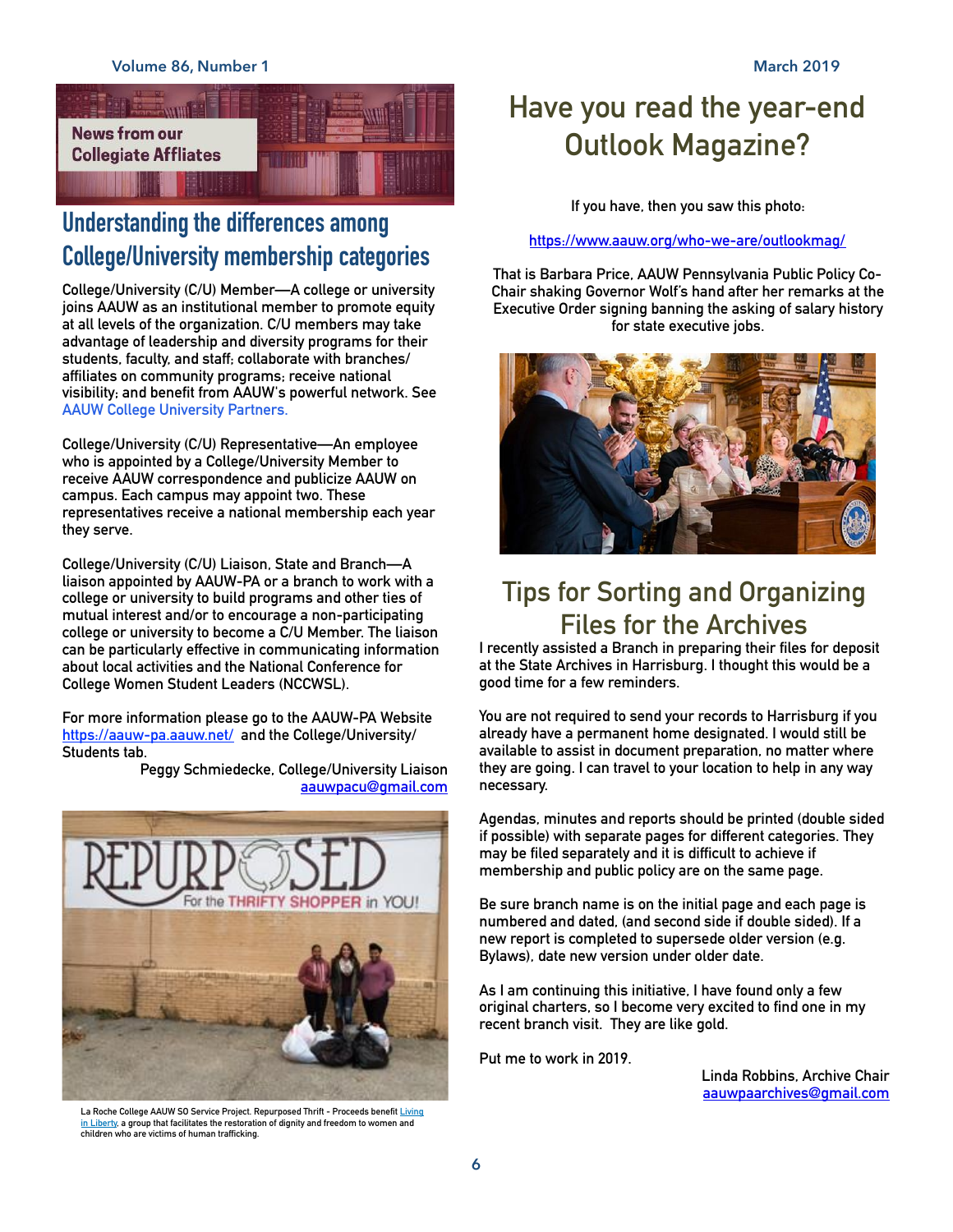#### **Volume 86, Number 1 March 2019**

#### **How to Support AAUW's Mission**

Thank you for promoting equity for women and girls by supporting AAUW's critical work! When supporting the following the following functs, you give AAUW the ability to carry out its bold, strategic vision for the future.



AAUW-PA MEMBERS

#### President Ann Pehle (Carlisle) [aauwpa.president@gmail.com](mailto:aauwpa.president@gmail.com) Program VP Lee Wolfe (Lansdale) [aauwpapvp@gmail.com](mailto:aauwpapvp@gmail.com) Membership VP Linda Tozier (N. Hills Pittsburgh) aauwpamembership@gmail. Secretary **Ajla Glavasevic Laussegger (National)** Ajla Glavasevic Laussegger (National) [aauwpasecretary@gmail.com](mailto:aauwpasecretary@gmail.com) Finance Officer Mary Jo Buckwalter (Doylestown) [aauwpafinance@gmail.com](mailto:aauwpafinance@gmail.com) Past President Dot McLane (Lansdale) [dotmclane@comcast.net](mailto:dotmclane@comcast.net) AAUW Funds Chair Deb Roney (Huntingdon) [aauwpaaauwfunds@gmail.com](mailto:aauwpaaauwfunds@gmail.com) Administrative Director **Pat Byerly (Pittsburgh)** [aauwpaad@gmail.com](mailto:aauwpaad@gmail.com) Archives Chair **Linda Robbins (Allentown)** [aauwpaarchives@gmail.com](mailto:aauwpaarchives@gmail.com) College/University Liaison Peggy Schmiedecke (N. Hills Pittsburgh) [aauwpacu@gmail.com](mailto:aauwpacu@gmail.com) District Coordinator (East) Peg Pennepacker (Lansdale) [aauwpaeast@gmail.com](mailto:aauwpaeast@gmail.com) District Coordinator (Central) Sue Johnston (State College) [aauwpacentral@gmail.com](mailto:aauwpacentral@gmail.com) District Coordinator (West) Barb Zaborowski (Johnstown) [aauwpawest@gmail.com](mailto:aauwpawest@gmail.com) KEYSTONER Editor Peggy Jennings (Carlisle) [aauwpakeystoner@gmail.com](mailto:aauwpakeystoner@gmail.com) Public Policy Co-Chair **Barbara Price (Lower Bucks)** [aauwpapp1@gmail.com](mailto:aauwpapp1@gmail.com) Public Policy Co-Chair Kim Hoeritz (Pittsburgh) [aauwpapp2@gmail.com](mailto:aauwpapp2@gmail.com) Conference Coordinator Barb Zaborowski (Johnstown) [aauwpaconfcoord@gmail.com](mailto:aauwpaconfcoord@gmail.com) Conference Registrar **Open** [aauwpaconfcoord@gmail.com](mailto:aauwpaconfcoord@gmail.com) Diversity & Inclusion Chair Jordan Glover (State College) [aauwpadiversity@gmail.com](mailto:aauwpadiversity@gmail.com) Bylaws Chair (off Board) Susan Nenstiel (Allentown) [aauwpabylaws@gmail.com](mailto:aauwpabylaws@gmail.com)

## **Updated AAUW Funds Reflect New Strategic Plan**

**What motivates you to belong to AAUW? Our valuable research reports? Support for fellowships for women for higher education? Our work on campuses and with students? Leadership development? Pay equity? Our public policy issue briefs and lobbying? Working to end employment discrimination? There are many great reasons to belong, and each of them needs our support. Fortunately, there are AAUW Funds to donate to that will make all of this work possible.** 

**AAUW has recently altered its Funds structure to better align with the new AAUW Strategic Plan, reducing to four the Funds to which individuals and branches can make donations:** 

**AAUW Greatest Needs Fund (9110), formerly known as The AAUW Fund, the Fund to which I urged you all to donate in my Fall 2018 Keystoner article. This should be your go-to fund, and I repeat my exhortation to give to this Fund if you can. The new name should provide greater clarity for members as to how money donated to this Fund is used. Donations to this Fund provide AAUW with money to support ALL AAUW initiatives, and possibly take advantage of unexpected opportunities and respond to unanticipated needs. ALL AAUW programs can draw from this Fund. Education and Training Fund (4450) Economic Security Fund (4449) Leadership Fund (4452)** 

**Look at AAUW Fund Diagram to the left to see how interwoven our Funds now are with our work and what initiatives fall under each one. Many issues of concern to AAUW, like Title IX, have multiple components: legal, advocacy, and research, so AAUW has greater flexibility when its Funds are correlated to issue areas than to specific types of programs as they were in the past.** 

**Why make these changes? One big reason is that many previously targeted Funds are so well endowed that we cannot immediately use the generous donations made to them. For example, according to Tremayne Parquet, Deputy Director of Advancement, "we have over \$100 million in endowed funds in Fellowships and Grants that are so restricted only a portion can be used every year. … We hope that members start to shift their giving to broader issues rather than specific programs."** 

#### **How Can You Contribute?**

**You can contribute any amount at any time. There are several easy ways to make donations to AAUW, both as individuals and at the branch level:** 

- **• Online through the AAUW Donate button at the top of the home page: <https://ww2.aauw.org/donate-gift/>**
- **• Online through the AAUW Member Services Database (MSD): Log in to your account. Near the top is a button called "Individual Contributions." Click on that, and you will get at the top an option to donate to any AAUW fund. At the bottom of that page will be a list of all donations you have made to date this calendar year.**
- **• By mail (paying by credit card or check): Use the new Contribution Report Form (CRF): [https://www.aauw.org/resource/contribution](https://www.aauw.org/resource/contribution-report-form-crf/)[report-form-crf/](https://www.aauw.org/resource/contribution-report-form-crf/). Note that you need member numbers on this form. Use the CRF to submit contributions to AAUW or the AAUW Action Fund.**

**ALL donations, large and small, are very much appreciated at any and every time of the year. Thank you in advance for your support of AAUW's mission and work!**